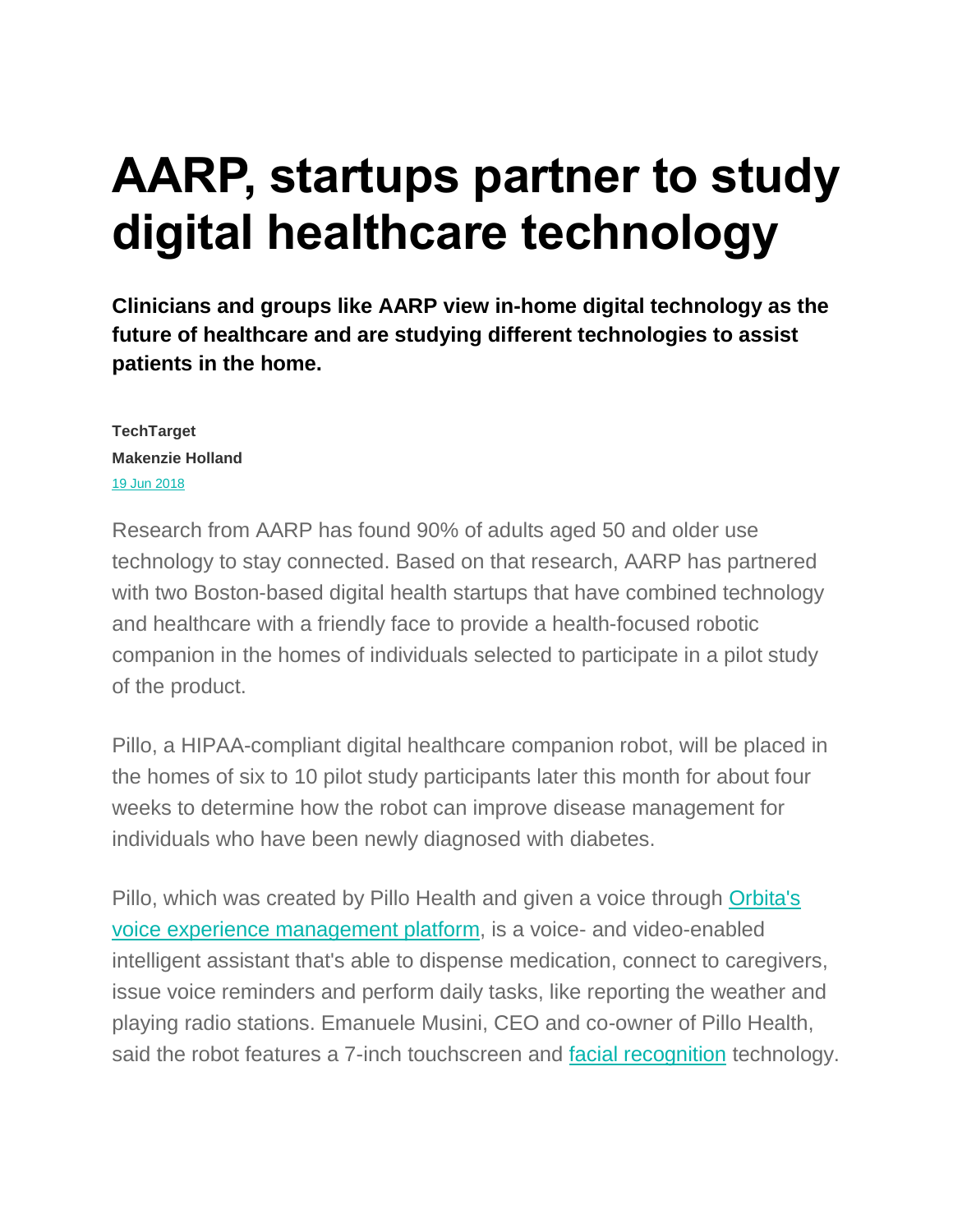Once Pillo recognizes the patient, it is able to dispense medication that has been preloaded into the robot.

In-home digital healthcare technology is "the future of healthcare," said Brian Jack, chief of family medicine at Boston Medical Center. Jack said, over the next several years, he expects there will be gradual to rapid movement of care from the office and [hospital settings to the home.](https://searchhealthit.techtarget.com/feature/Healthcare-tablets-pervasive-in-clinical-and-remote-monitoring-venues) And he said he believes inhome digital healthcare technology is an opportunity to "provide better care at a lower cost."

### **Investing in digital health startups**

AARP chose to partner with Orbita and Pillo Health in May as a result of the [PULSE@MassChallenge event](https://masschallenge.org/programs-pulse) -- a digital health innovation hub established by the city of Boston, MassChallenge and other entities to support digital health startups. AARP launched its \$40 million Innovation Fund in 2015 that allows the organization to invest in companies working in three major health-related areas: aging at home, convenience and access to healthcare, and preventive health.

AARP's purpose is to "empower" people to choose [how they live as they age,](https://searchhealthit.techtarget.com/news/450401523/Digital-health-technology-poised-to-help-an-aging-population) said Andy Miller, senior vice president of innovation and product development at AARP, based in Washington, D.C.

"Innovation is a major way to make this happen," Miller said. "We want to help bring solutions to market that make life better for people 50-plus and increase their health security, financial well-being and personal fulfillment."

Technology makes it easier for providers to monitor and diagnose patients at critical moments and to [provide ongoing care](https://searchhealthit.techtarget.com/photostory/450430071/Connected-medical-devices-seek-a-place-in-clinical-setting/4/Wearable-technologies-for-non-invasive-remote-patient-monitoring) without having the patient always in the room with them, Miller said.

## **Bringing robotics into the home**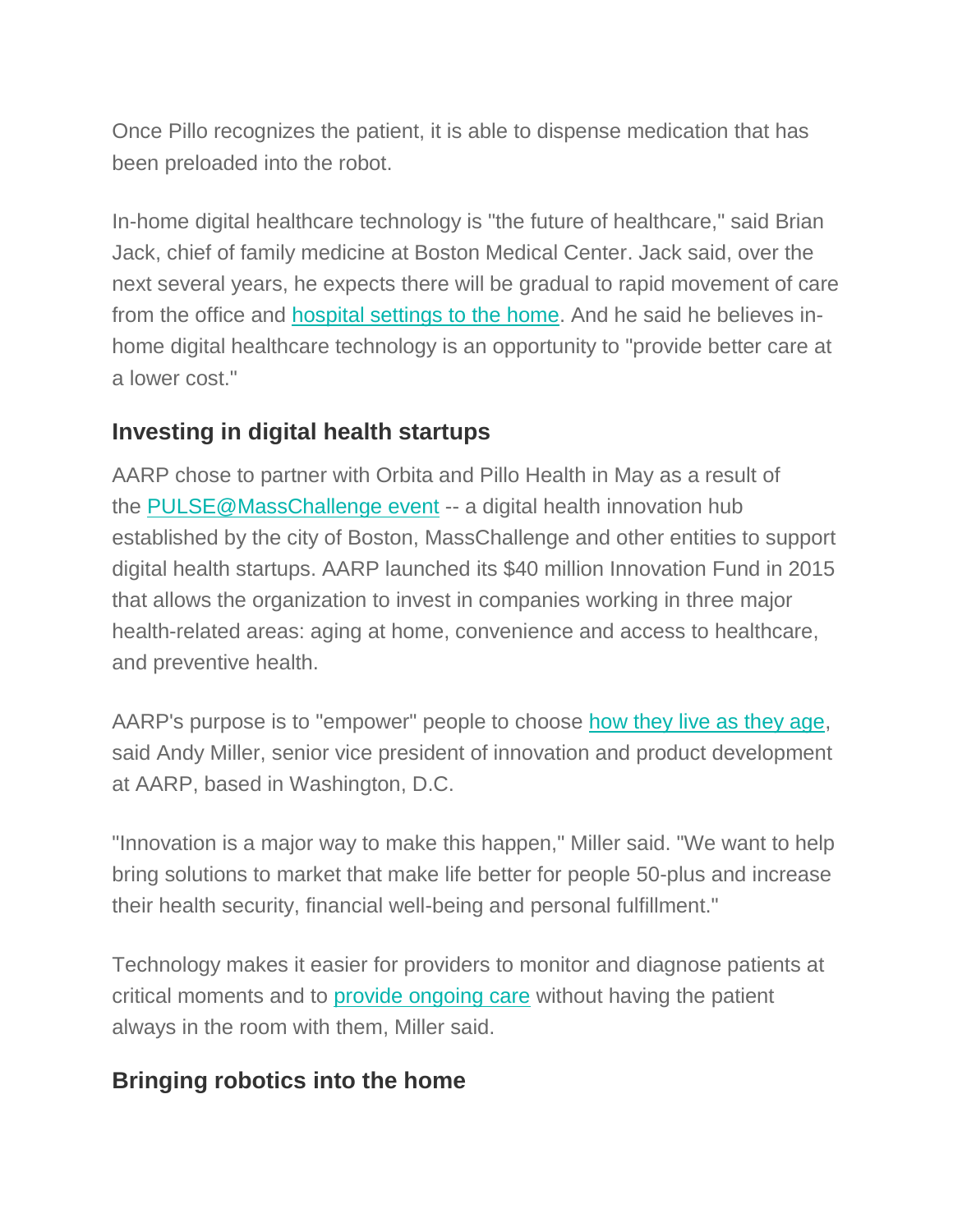Orbita CEO Bill Rogers said Pillo will empower older adults by reminding them to take their medication on time and providing education about diabetes. Pillo can also communicate information to caregivers, alerting them if a person's [medication has not been taken](https://searchhealthit.techtarget.com/photostory/450430067/Connected-medical-devices-seek-a-place-in-clinical-setting/1/Increasing-medication-adherence-via-sensored-pill-bottle) or if some other issue occurs.

Rogers said the challenge with mobile applications and web portals is the user needs to learn that experience to be able to collaborate with their doctors and physicians. Voice technology "changes the whole game of engagement," he explained.

"It allows people to be able to engage and interact with their voice, which is the natural way people engage," Rogers said.

Pillo's Musini said the idea to create Pillo stemmed from his own personal experience with his father, who had serious health issues and would forget to take his medication and follow the doctor's orders.

"We started it with a mission to empower older adults living at home with [chronic conditions,](https://searchhealthit.techtarget.com/video/Health-activation-care-coordination-platform-for-chronic-conditions)" Musini said. "The approach I had was, 'What if there was someone with my father at that time?' There was something that could be with him 24 hours a day, 7 days a week and was alert."

#### **Providing aftercare in-home help**

Jack, who leads [Project Re-Engineered Discharge \(RED\),](https://www.bu.edu/fammed/projectred/) a Boston University Medical Center research group responsible for developing and testing strategies to improve the hospital discharge process, helped design an animated health information technology system named Louise that provides aftercare information to people recently discharged from the hospital.

Project RED studied the system and found twice as many people who used Louise preferred to receive their discharge information from the system, rather than a doctor or nurse for several reasons, including Louise's availability and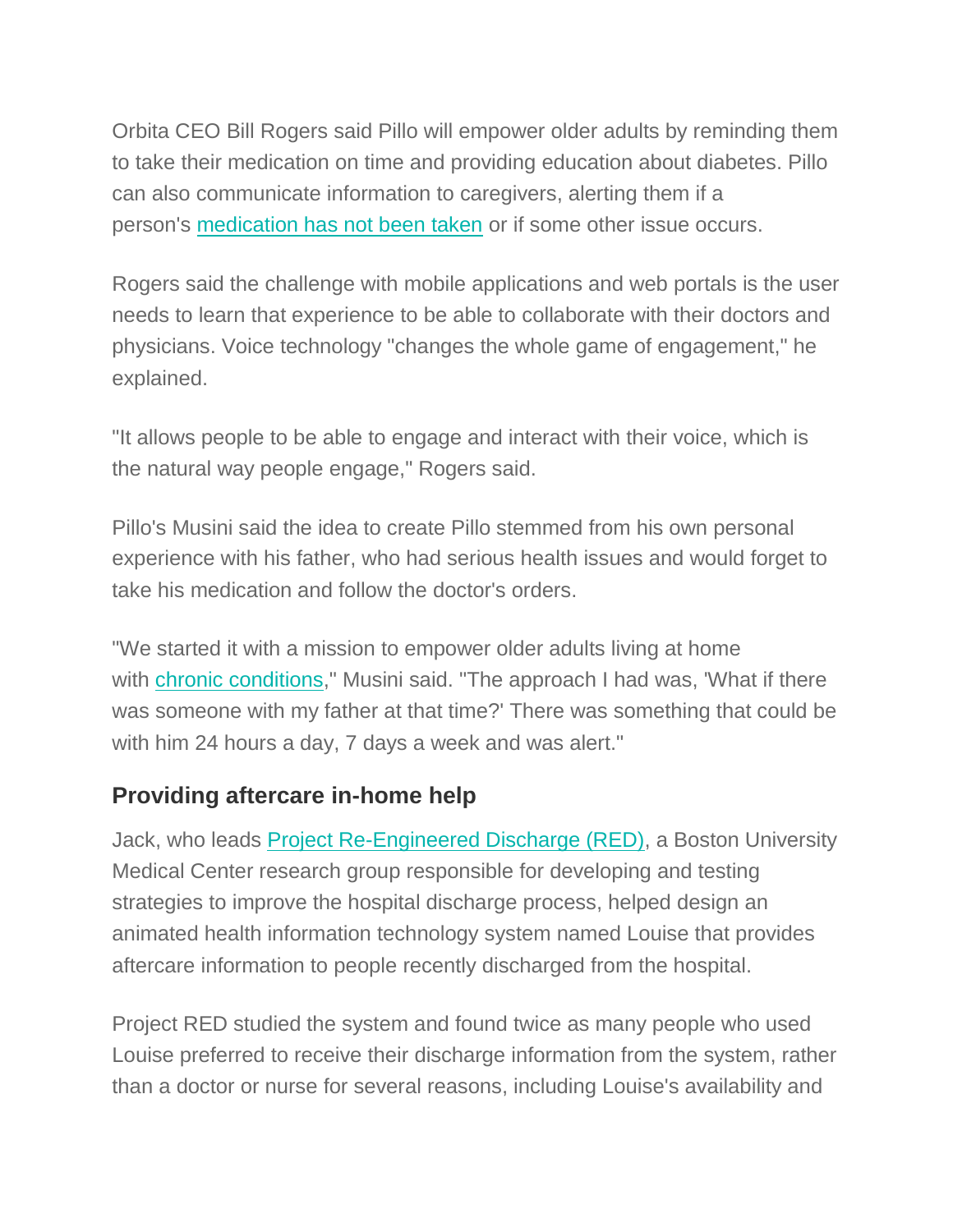accessibility. After returning home, Jack said patients and their caregivers are able to sign onto the Louise technology and learn about medication, proper care and follow-up appointments, as well as easily connect with their clinicians.

"When patients leave the hospital, in our studies, when we ask them what they are most worried about, they say that, 'I'm all by myself,'" Jack said. "When there are at-home technologies, where the patient can access the technology, the technology can access the clinicians, and the patients are super happy. Plus, they can get their problem fixed in a timely way, rather than waiting for an appointment."

## **Identifying best practices for digital healthcare technology**

Jack said thorough study of in-home digital healthcare technology is critical before sending it out into the public -- a sentiment echoed by [John Torous,](https://searchhealthit.techtarget.com/blog/Health-IT-Pulse/Digital-health-a-first-responder-for-behavioral-health-conditions) codirector of the digital psychiatry division at Beth Israel Deaconess Medical Center in Boston.

Torous said it's up to researchers and groups like AARP to find best practices for in-home digital healthcare technology to avoid potentially harmful consequences.

"I think together we can learn how to use this technology in a productive, ethical and meaningful way, and it will have a bigger role in healthcare," Torous said.

Miller said the goal of AARP's collaborations with companies like Pillo Health and Orbita is to "gain useful and impactful information that can be used to continue to [improve the customer experience](https://searchcio.techtarget.com/news/252433568/Patient-journey-propels-hospitals-digital-transformation) and help make these products as beneficial as possible."